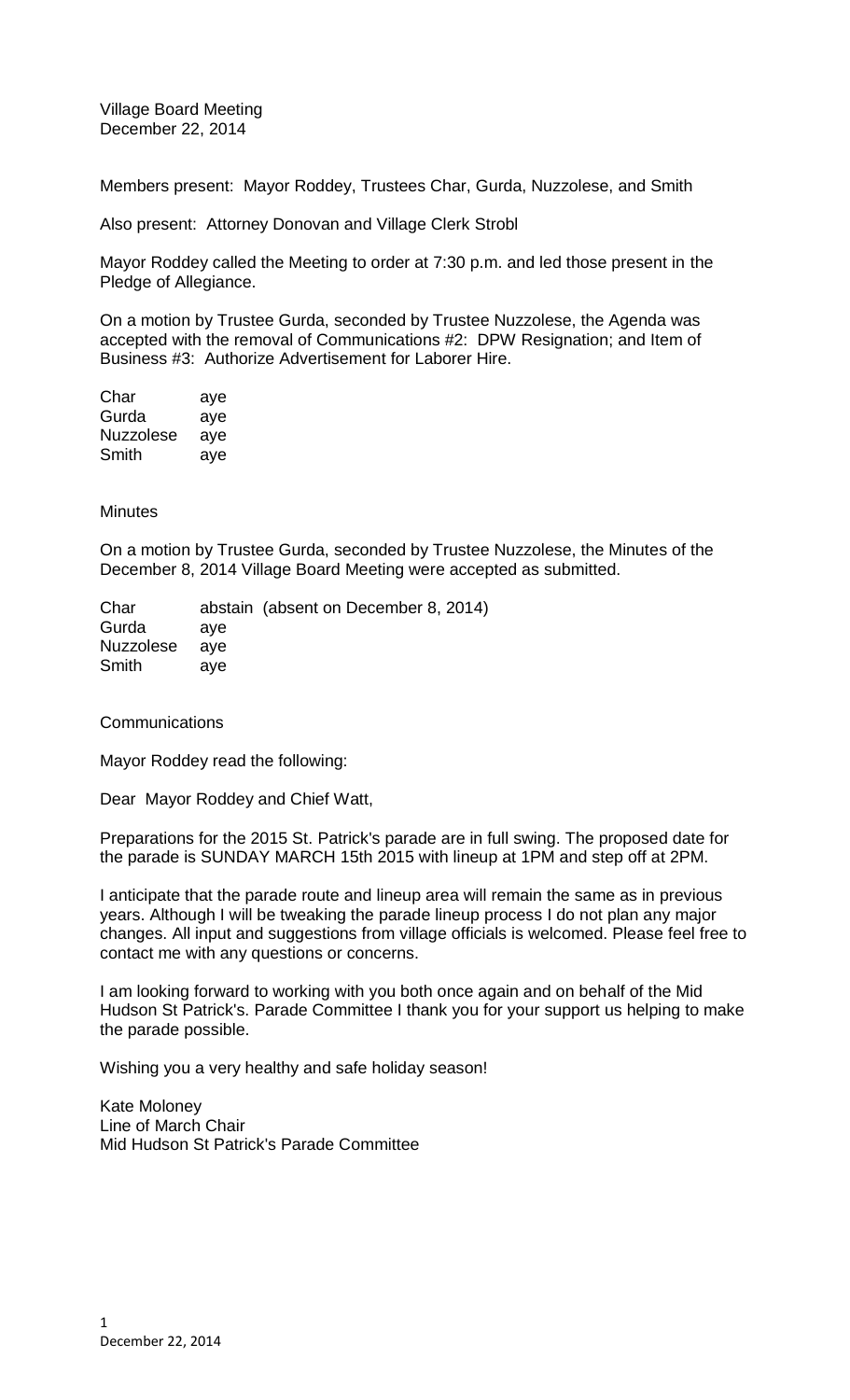On a motion by Trustee Smith, seconded by Trustee Gurda, the date and time for the 2015 St. Patrick's Day Parade were approved.

| Char      | aye |
|-----------|-----|
| Gurda     | aye |
| Nuzzolese | aye |
| Smith     | aye |

Mayor Roddey noted that changes in location may have to be made depending upon what construction plans are in place at the County Government Center.

Mayor Roddey read a letter from Augustine De Rosa, announcing his resignation from the Planning Board, due to his pending relocation. Mayor Roddey expressed the Board's gratitude for his years of service, and wished him well in the future.

## **RESOLUTION** OPPOSITION OF O&R RATE INCREASE

Trustee Char moved the following, which was seconded by Trustee Gurda:

WHEREAS, Orange & Rockland Utilities, Inc., (hereinafter O&R), as a subsidiary of an investor-owned company, must demonstrate profitability to its shareholder; and

WHEREAS, O&R must very occasionally request from the Public Service Commission (hereinafter PSC) rate increases in order to sustain said profitability in light of increasing government fees, increasing property taxes, expanding services, inflation, and other variables; and

WHEREAS, the Village of Goshen Village Board believes that a 6% increase to electric delivery and an 18% increase to natural gas delivery is excessive given the financial hardship that many of Goshen's ratepayers presently face; and

WHEREAS, the Village of Goshen Village Board believes that O&R can meet its financial responsibility to its shareholders with a far lower rate increase;

NOW, THEREFORE, BE IT RESOLVED, that the Village of Goshen Village Board opposes the O&R rate increase as it presently stands and urges the PSC to limit any increase to a more reasonable and sensitive level; and be it further resolved, that a copy of this resolution be sent to the Secretary of the NYS Public Service Commission, Assemblyman James Skoufis, Senator William Larkin, Senator John Bonacic, and the President of the Orange County Association of Towns/Cities/Villages.

| <b>Trustee Char</b>   | aye |
|-----------------------|-----|
| <b>Trustee Gurda</b>  | aye |
| Trustee Nuzzolese aye |     |
| <b>Trustee Smith</b>  | aye |